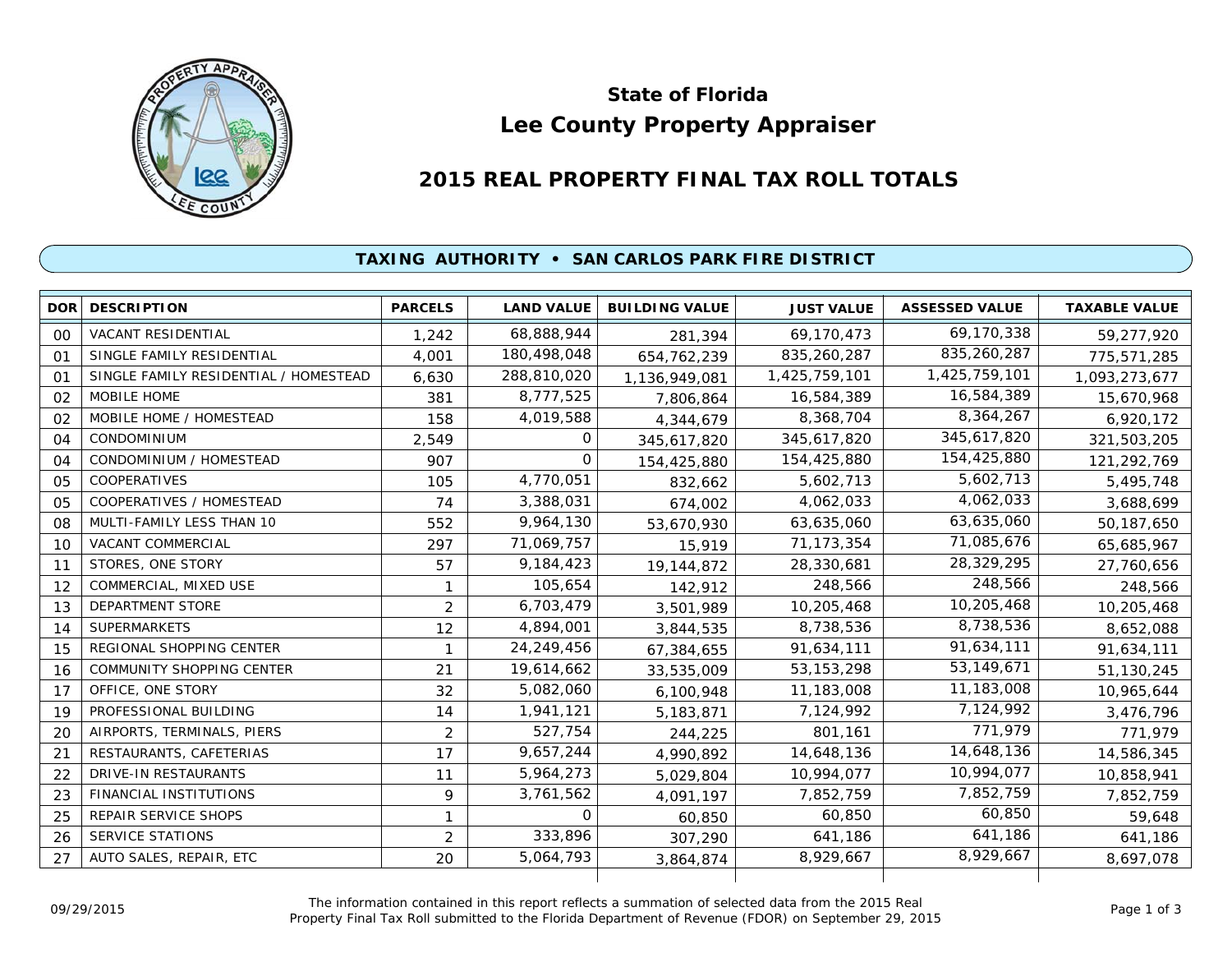#### **TAXING AUTHORITY • SAN CARLOS PARK FIRE DISTRICT**

|    | <b>DOR DESCRIPTION</b>                | <b>PARCELS</b> | <b>LAND VALUE</b> | <b>BUILDING VALUE</b> | <b>JUST VALUE</b> | <b>ASSESSED VALUE</b> | <b>TAXABLE VALUE</b> |
|----|---------------------------------------|----------------|-------------------|-----------------------|-------------------|-----------------------|----------------------|
| 28 | PARKING LOTS, MH PARKS, ETC           | 4              | 10,901,780        | 3,102,856             | 14,028,369        | 14,004,636            | 14,004,636           |
| 32 | ENCLOSED THEATER/AUDITORIUM           | $\mathbf{1}$   | 607,493           | 897,829               | 1,505,322         | 1,505,322             | $\circ$              |
| 35 | TOURIST ATTRACTIONS                   | $\mathbf{1}$   | 1,349,959         | 2,841,915             | 4, 191, 874       | 4,191,874             | 4,191,874            |
| 38 | GOLF COURSE, DRIVING RANGE            | 17             | 8,532,415         | 6,939,684             | 15,472,099        | 15,472,099            | 15,472,099           |
| 39 | HOTELS, MOTELS                        | 6              | 3,458,337         | 45,906,328            | 49,364,665        | 49,364,665            | 38,697,363           |
| 40 | VACANT INDUSTRIAL                     | 72             | 19,594,914        | 34,633                | 19,670,839        | 19,629,547            | 19,350,265           |
| 41 | LIGHT MANUFACTURING                   | 18             | 7,198,629         | 8,136,310             | 15,334,939        | 15,334,939            | 15,264,267           |
| 42 | <b>HEAVY INDUSTRIAL</b>               | $\mathbf{1}$   | 339,889           | 211,923               | 551,812           | 551,812               | 503,295              |
| 43 | LUMBER YARDS, SAWMILLS                | $\mathbf{1}$   | 554,480           | 32,270                | 586,750           | 586,750               | 494,031              |
| 45 | CANNERY, BREWERY, WINERY              | 12             | 0                 | 1,333,480             | 1,333,480         | 1,333,480             | 1,181,928            |
| 47 | MINERAL PROCESSING                    | 6              | 3,235,059         | 953,752               | 4,188,811         | 4,188,811             | 4,064,955            |
| 48 | WAREHOUSING, DISTRIBUTION TERMINALS   | 227            | 25,708,845        | 54,307,492            | 80,018,110        | 80,016,337            | 78,982,941           |
| 49 | <b>OPEN STORAGE</b>                   | 11             | 2,714,899         | 1,455,286             | 4,170,185         | 4,170,185             | 4, 161, 388          |
| 51 | <b>CROPLAND CLASS I</b>               | 3              | 26,056            | 0                     | 1,669,187         | 26,056                | 26,056               |
| 60 | <b>GRAZING LAND CLASS I</b>           | 37             | 956,088           | 700,901               | 18,990,432        | 1,656,989             | 1,541,453            |
| 61 | <b>GRAZING LAND CLASS II</b>          | 52             | 6,073,554         | 1,682,982             | 38, 162, 747      | 7,756,536             | 6,125,658            |
| 62 | <b>GRAZING LAND CLASS III</b>         | 15             | 2,477,652         | 351,207               | 20,907,003        | 2,828,859             | 2,766,931            |
| 63 | <b>GRAZING LAND CLASS IV</b>          | 4              | 167,881           | 493,713               | 6,333,831         | 661,594               | 612,148              |
| 64 | <b>GRAZING LAND CLASS V</b>           | 10             | 151,090           | $\Omega$              | 7,124,822         | 151,090               | 149,038              |
| 65 | <b>GRAZING LAND CLASS VI</b>          | $\mathbf{1}$   | 6,356             | 56,256                | 166,256           | 62,612                | 39,271               |
| 67 | POULTRY, BEES, TROPICAL FISH, RABBITS | 11             | 326,528           | $\Omega$              | 3,938,724         | 326,528               | 326,528              |
| 68 | DAIRIES, FEED LOTS                    | 9              | 241,750           | 1,224,534             | 3,333,077         | 1,466,284             | 1,103,924            |
| 69 | ORNAMENTALS, MISCELLANEOUS AG         | 16             | 625,081           | 901,851               | 4,466,938         | 1,526,932             | 1,443,097            |
| 70 | VACANT INSTITUTIONAL                  | 10             | 977,634           | $\Omega$              | 977,634           | 977,634               | $\Omega$             |
| 71 | CHURCHES, TEMPLES                     | 14             | 5,157,646         | 12,262,013            | 17,419,659        | 17,419,659            | 74,323               |
| 72 | PRIVATE SCHOOLS & COLLEGES            | $\mathbf{1}$   | 264,309           | 936,566               | 1,200,875         | 1,200,875             | $\Omega$             |
| 75 | ORPHANAGES, NON-PROFIT SERVICE        | 3              | 435,266           | 996.983               | 1,432,249         | 1,432,249             | $\mathbf 0$          |
| 80 | VACANT GOVERNMENTAL                   | 100            | 21,942,796        | 1,606,056             | 23,735,980        | 23,548,852            | $\mathbf 0$          |
| 82 | FOREST, PARKS, RECREATIONAL           | 8              | 997,659           | $\Omega$              | 997.659           | 997,659               | $\mathbf 0$          |
| 83 | PUBLIC COUNTY SCHOOLS                 | 6              | 6,153,594         | 45,878,336            | 52,031,930        | 52,031,930            | $\mathbf 0$          |
| 84 | <b>COLLEGES</b>                       | 1              | 705,167           | 12,813,597            | 13,518,764        | 13,518,764            | $\mathbf 0$          |
| 86 | <b>COUNTIES - OTHER</b>               | $\overline{7}$ | 4,095,599         | 9,397,719             | 13,493,318        | 13,493,318            | $\mathbf 0$          |
| 89 | MUNICIPAL - OTHER                     | 5              | 723,815           | 1,700,184             | 2,423,999         | 2,423,999             | $\Omega$             |
| 91 | <b>UTILITY</b>                        | 8              | 1,366,873         | 1,153,656             | 2,520,529         | 2,520,529             | 2,519,789            |
| 92 | MINING, PETROLEUM, GAS LANDS          | 22             | 20,231,410        | 3,494,141             | 23,795,796        | 23,725,551            | 21,908,188           |
|    |                                       |                |                   |                       |                   |                       |                      |

The information contained in this report reflects a summation of selected data from the 2015 Real Property Final Tax Roll submitted to the Florida Department of Revenue (FDOR) on September 29, 2015 09/29/2015 Page 2 of 3